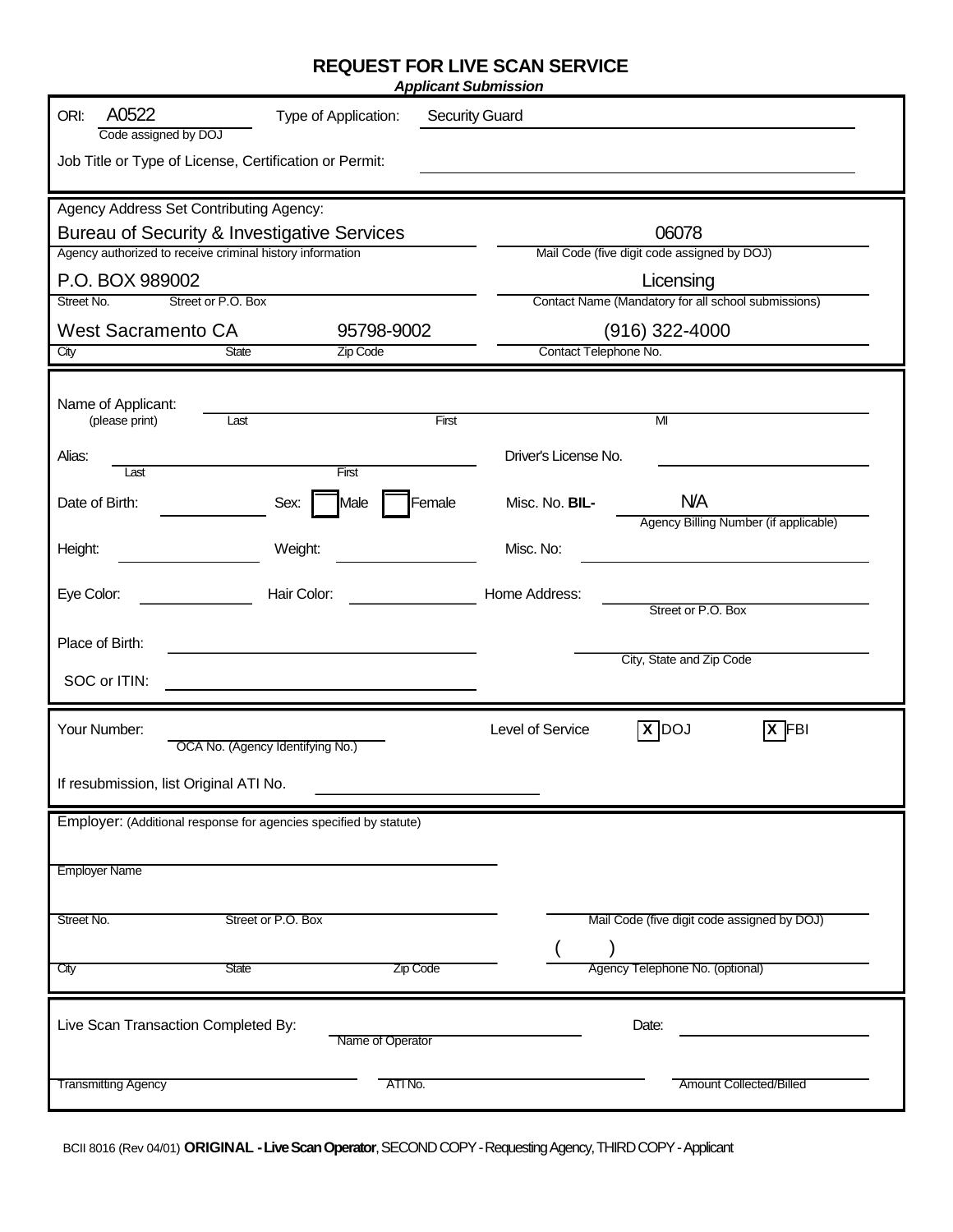## **REQUEST FOR LIVE SCAN SERVICE**

| A0522<br>ORI:<br><b>Security Guard</b><br>Type of Application:<br>Code assigned by DOJ          |                |                                             |                                                     |  |  |  |
|-------------------------------------------------------------------------------------------------|----------------|---------------------------------------------|-----------------------------------------------------|--|--|--|
| Job Title or Type of License, Certification or Permit:                                          |                |                                             |                                                     |  |  |  |
| Agency Address Set Contributing Agency:<br>Bureau of Security & Investigative Services<br>06078 |                |                                             |                                                     |  |  |  |
| Agency authorized to receive criminal history information                                       |                | Mail Code (five digit code assigned by DOJ) |                                                     |  |  |  |
| P.O. BOX 989002                                                                                 |                | Licensing                                   |                                                     |  |  |  |
| Street No.<br>Street or P.O. Box                                                                |                |                                             | Contact Name (Mandatory for all school submissions) |  |  |  |
| <b>West Sacramento CA</b>                                                                       | 95798-9002     | $(916)$ 322-4000                            |                                                     |  |  |  |
| State<br>City                                                                                   | Zip Code       | Contact Telephone No.                       |                                                     |  |  |  |
| Name of Applicant:                                                                              |                |                                             |                                                     |  |  |  |
| (please print)<br>Last                                                                          | First          |                                             | M <sub>l</sub>                                      |  |  |  |
| Alias:<br>Last                                                                                  | First          | Driver's License No.                        |                                                     |  |  |  |
| Date of Birth:<br>Sex:                                                                          | Female<br>Male | Misc. No. BIL-                              | <b>N/A</b><br>Agency Billing Number (if applicable) |  |  |  |
| Weight:<br>Height:                                                                              |                | Misc. No:                                   |                                                     |  |  |  |
| Eye Color:<br>Hair Color:                                                                       |                | Home Address:                               | Street or P.O. Box                                  |  |  |  |
| Place of Birth:                                                                                 |                |                                             |                                                     |  |  |  |
| SOC or ITIN:                                                                                    |                |                                             | City, State and Zip Code                            |  |  |  |
|                                                                                                 |                |                                             |                                                     |  |  |  |
| Your Number:<br>OCA No. (Agency Identifying No.)                                                |                | Level of Service                            | $X$ DOJ<br>$\overline{X}$ FBI                       |  |  |  |
| If resubmission, list Original ATI No.                                                          |                |                                             |                                                     |  |  |  |
| Employer: (Additional response for agencies specified by statute)                               |                |                                             |                                                     |  |  |  |
| <b>Employer Name</b>                                                                            |                |                                             |                                                     |  |  |  |
|                                                                                                 |                |                                             |                                                     |  |  |  |
| Street or P.O. Box<br>Street No.                                                                |                |                                             | Mail Code (five digit code assigned by DOJ)         |  |  |  |
| State<br>City                                                                                   | Zip Code       |                                             | Agency Telephone No. (optional)                     |  |  |  |
| Live Scan Transaction Completed By:<br>Date:<br>Name of Operator                                |                |                                             |                                                     |  |  |  |
| <b>Transmitting Agency</b>                                                                      | ATI No.        |                                             | <b>Amount Collected/Billed</b>                      |  |  |  |

BCII 8016 (Rev 04/01) ORIGINAL -Live Scan Operator, **SECOND COPY -Requesting Agency**, THIRD COPY -Applicant